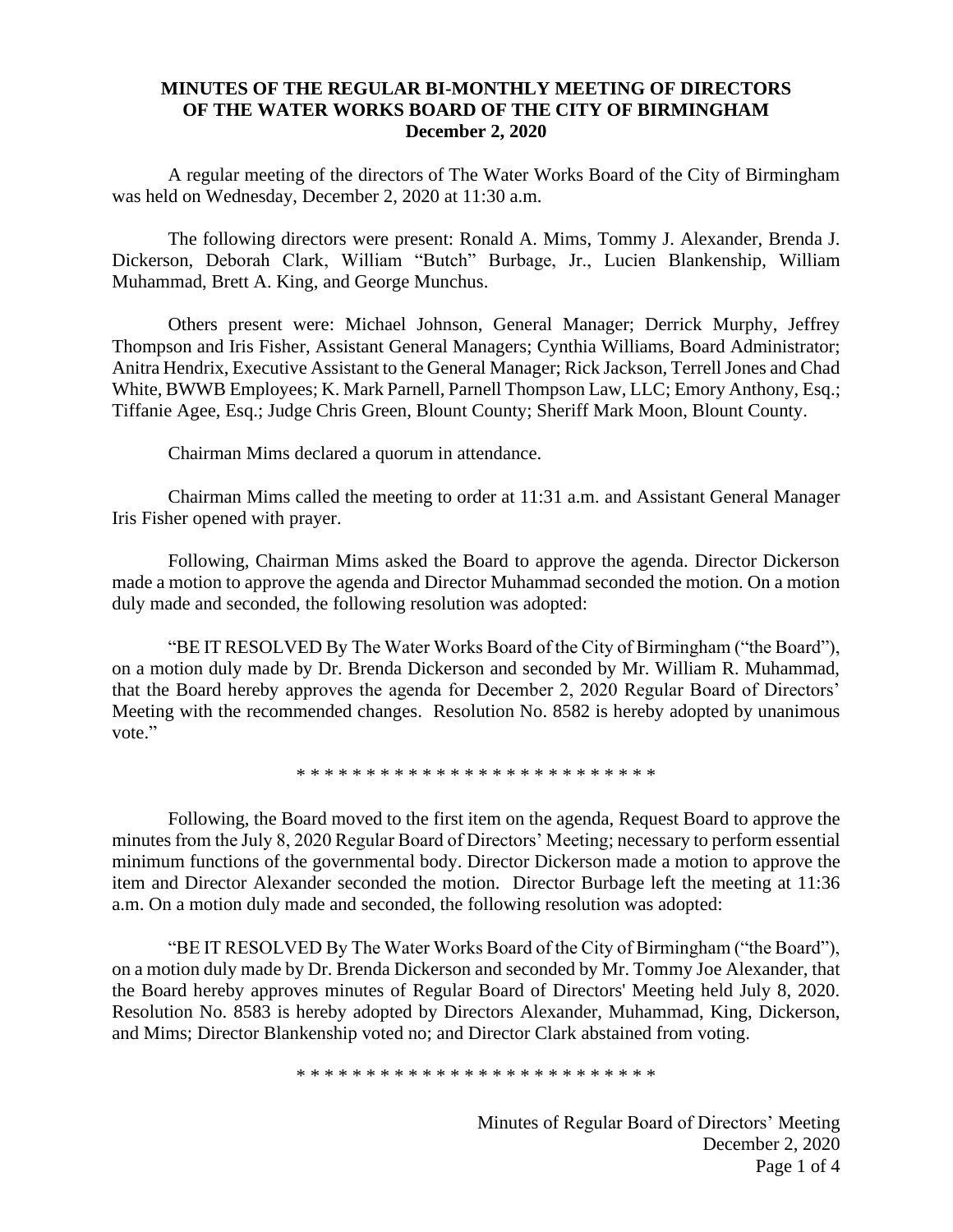Following, the Board moved to the second item on the agenda, Request Board to approve payment of invoice, necessary to perform essential minimum functions of the governmental body. Director Dickerson made a motion to approve the item and Director Alexander seconded the motion. Director Blankenship questioned the need for staff to consult outside counsel on certain issues versus addressing in house. Director Burbage returned to the meeting at 11:38 a.m. Director Blankenship stated an official custodian of records is needed to maintain records on campus. A discussion then ensued. On a motion duly made and seconded, the following resolution was adopted:

"BE IT RESOLVED By The Water Works Board of the City of Birmingham ("the Board"), on a motion duly made by Dr. Brenda Dickerson, and seconded by Mr. Tommy Joe Alexander, that the Board hereby authorizes staff to execute payment to the following:

2.1 Dominick Feld Hyde, P.C. Cafeteria Plan performed October 12, 2020 through October 29, 2020 \$ 730.80

Resolution No. \_\_\_\_\_\_ is hereby adopted by unanimous vote."

\* \* \* \* \* \* \* \* \* \* \* \* \* \* \* \* \* \* \* \* \* \* \* \* \*

Following, the Board moved to the third item on the agenda, Request Board to hear an update from Blount County regarding their diversity plan; necessary to perform essential minimum functions of the governmental body. Judge Chris Green from Blount County expressed his appreciation to the Board for extending its 60-day deadline. He discussed communications sent to the Board and efforts it has made to increase its diversity including contacting several colleges and universities. Judge Green stated the current makeup of the Blount County Sheriff's Office includes four African Americans, one Hispanic and fourteen Women. Several comments were offered by directors expressing their appreciation to Blount County for their work towards improving its diversity relations.

Following, the Board moved to the fourth item on the agenda, New Business; necessary to perform essential minimum functions of the governmental body. Director Blankenship made a motion to establish a repository for legal opinions for staff and Director King seconded the motion. Discussions ensued regarding security of these documents; past opinions being included; and accessibility to these documents. Director Blankenship stated he would amend his motion to be to establish a repository of legal and other consultants' opinions for staff to review, subject to guidance from BWWB's legal team. Director Munchus arrived at the meeting at 12:06 p.m. A discussion ensued to update Director Munchus on the current motion. The Chairman stated an Ad Hoc Committee may need to be established to address this motion. On a motion duly made and seconded, the following resolution was adopted:

"BE IT RESOLVED By The Water Works Board of the City of Birmingham ("the Board"), on a motion duly made by Mr. Lucien Blankenship and seconded by Mr. Brett King, that the Board hereby approves to establish a repository of legal and consultants' opinions for BWWB staff, subject to guidance from the Board's attorneys. Resolution No. \_\_\_\_ is hereby adopted by Directors Alexander, Muhammad, King, Dickerson, Blankenship, Clark, and Mims; Director Burbage voted no."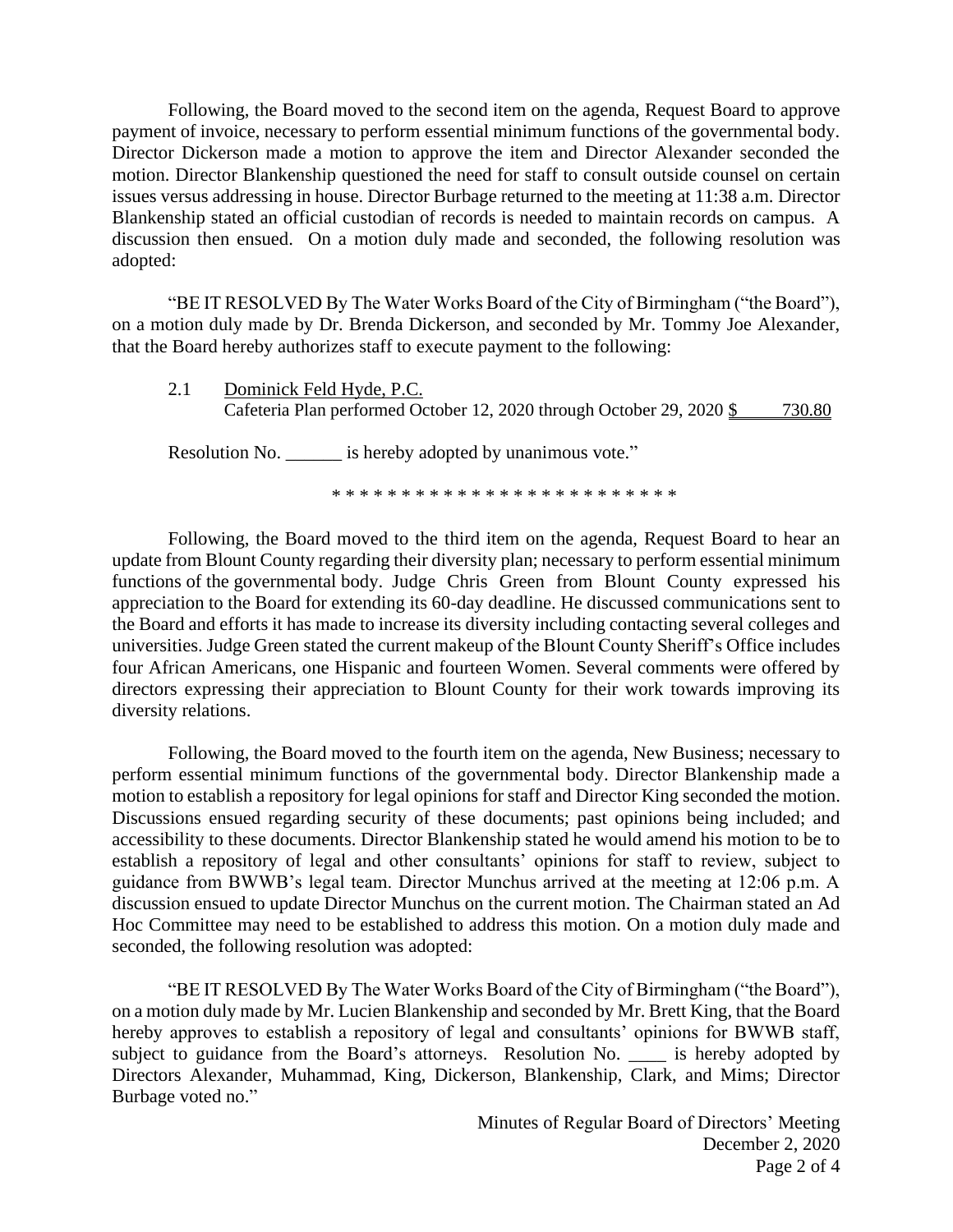\* \* \* \* \* \* \* \* \* \* \* \* \* \* \* \* \* \* \* \* \* \* \* \* \* \*

Next, The Chairman made a motion to research information regarding the Help to Others (H2O) Foundation. A discussion ensued regarding administering the foundation in house, grants for the foundation; communications and public outreach, and the use of funds by the foundation. The General Manager stated the foundation has discussed several items and he gave an overview of the actions it has taken. There was no second to the motion; therefore, there was no action taken.

Next, Director Munchus questioned the status of putting up a plaque in the boardroom since it was named the Ronald A. Mims Boardroom. The General Manager stated he would review. Director Munchus then made a motion to rename the boardroom the Ronald A. Mims Boardroom at the Water Works Board of the City of Birmingham and Director Muhammad seconded the motion. A discussion ensued regarding research for a previously passed resolution on this matter. A board attorney stated a resolution was passed in 2016 regarding this matter. Director Blankenship offered an amended motion to Director Munchus' motion to include upon verification of previous action taken. Directors Munchus and Muhammad agreed to the amended motion. On a motion duly made and seconded, the following resolution was adopted:

"BE IT RESOLVED By The Water Works Board of the City of Birmingham ("the Board"), on a motion duly made by Mr. George Munchus and seconded by Mr. William R. Muhammad, that the Board hereby approves renaming the boardroom the Ronald A. Mims Boardroom at the Water Works Board of the City of Birmingham, upon verification of previous action taken. Resolution No. \_\_\_\_ is hereby adopted by unanimous vote."

\* \* \* \* \* \* \* \* \* \* \* \* \* \* \* \* \* \* \* \* \* \* \* \* \* \*

Next, Director Muhammad stated he would like for the board to discuss the Jefferson County sewer contract at its next meeting. He stated at that meeting he will make a recommendation to vote to cancel the contract. A discussion ensued regarding revenue received from Jefferson County. The Board requested information be presented regarding costs associated with the contract with Jefferson County. The General Manager stated this information would be sent to the directors and this item would be added to the next board meeting agenda.

Next, Director Burbage questioned the status of the reimbursement of legal fees for directors and staff that were involved in previous litigation. A board attorney stated communication was sent to the directors in October 2020 regarding this matter. He indicated this item may need to be discussed in Executive Session and action may need to be taken. A director requested an Executive Session be added to the next board meeting agenda. A director indicated they were opposed to approving this item. The Chairman stated this item would be added to the next board meeting agenda.

Next, Director Alexander then made a motion to adjourn the meeting and Director Dickerson seconded the motion. On a motion duly made and seconded, the motion was approved by unanimous vote and the meeting was adjourned at 1:01 p.m.